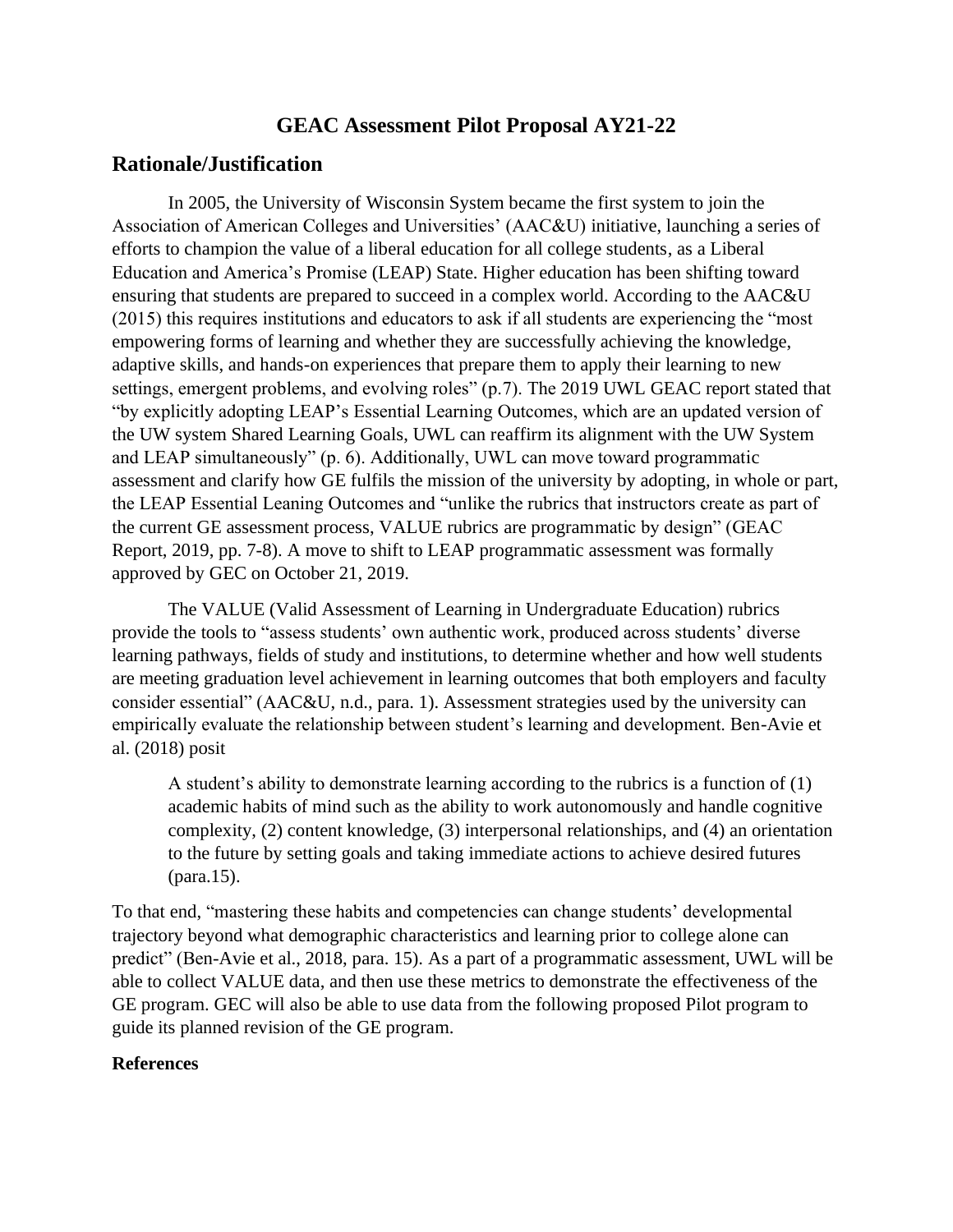- Association of American Colleges and Universities (2015). Committing to equity and inclusion excellence: A campus guide for self-study and planning. [www.aacu.org/diversity/publications.](http://www.aacu.org/diversity/publications)
- Association of American Colleges and Universities (n.d.) VALUE: What is VALUE? <https://www.aacu.org/value>
- Ben-Avie, A., Kuna, K. and Rhodes, T. (2018). Assessment as a strategy, no a stand-alone activity. *Peer Review 20:4 Association of American Colleges and Universities.* <https://www.aacu.org/peerreview/2018/Fall/Analysis>
- General Education Assessment Committee (2019). Final Report. University of Wisconsin- La Crosse.

<https://documentcloud.adobe.com/spodintegration/index.html?locale=en-us>

### **Proposed Structure of the Pilot**

### LEAP Outcome to Assess

In January 2020, departments were surveyed by GEC and GEAC to determine which LEAP values most related to the goals of their Gen Ed courses. The outcome that appeared most often in the survey was "Critical Thinking." Based on that determination, GEAC proposes assessing the "Critical Thinking" LEAP value using an adapted VALUE Rubric during the pilot (See appended Rubric). The pilot will include courses from across the colleges and Gen Ed courses at the 100, 200, and 300-levels. During the pilot (2021-2022), GEAC should continue to work with GEC to map LEAP values onto current Gen Ed courses and begin to determine future SLOs and cohorts. Pilot assessment data (collected in Spring 2022) can be used to aid in that mapping. Training and education will be provided to participants beginning Fall 2021 so that instructors are prepared to apply the Critical Thinking VALUE Rubric beginning Spring 2022.

"Cycle" and "Cohort"

The initial pilot program will ask departments to volunteer participation and assess using the "Critical Thinking" VALUE rubric based on the GEC Survey of courses as those that identified critical or creative thinking as their primary SLO (i.e., ranked number 1 on a scale of 1-5), volunteer groups of courses that represent the Gen Ed first benchmark (CST110/ENG110), and any additional volunteer courses that desire to participate. Departments will be notified in late April or early May 2021 if they have been selected by GEC/GEAC to take part in the program. Participants will then be divided into two cohorts across the Fall and Spring semesters as follows:

Cohort I

- Fall 2021 submission of assessment plans to Canvas by October 15 (following old cycle)
- GEAC will review submissions and provide timely feedback in Canvas
- Spring 2022 assessment will take place
- Fall 2022 submission of results and reflection to Canvas by October 15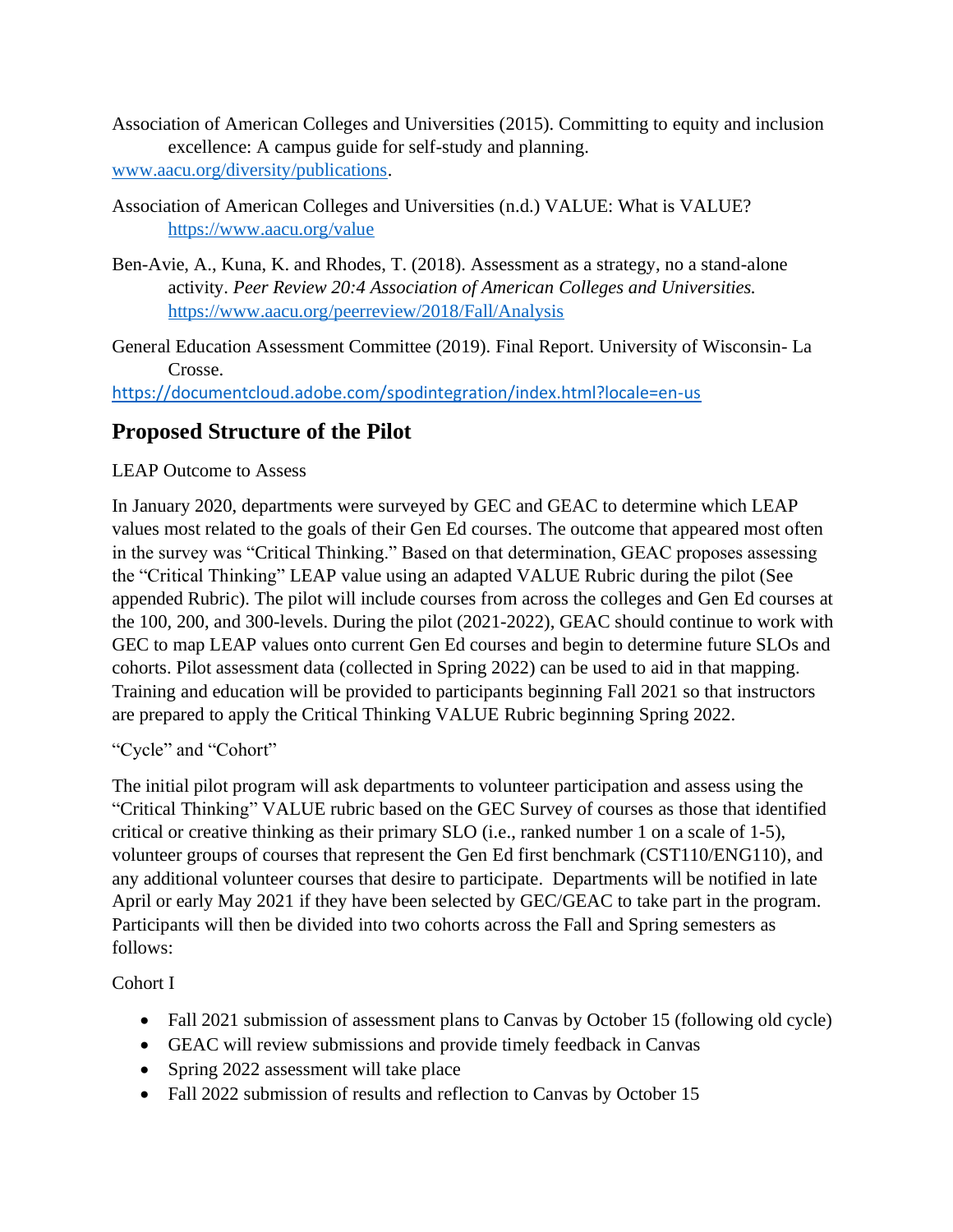### Cohort II

- Spring 2022 submission of assessment plans to Canvas by March 15
- GEAC will review submissions and provide timely feedback in Canvas
- Fall 2022 assessment will take place
- Spring 2023 submission of results and reflection to Canvas by March 15

Cohort I may consist of a smaller number of participating courses to allow GEAC to focus on education and the submission process in Canvas during Fall 2021. Cohort II may then consist of a larger number of the volunteer courses, including CST110/ENG110. This weighting of the Cohorts would only be necessary during this first phase of the pilot. After the pilot is complete, GEAC and GEC will determine an ongoing cycle and cohorts, which will be grouped by common SLO/VALUE rubric based on a final mapping of current Gen Ed courses. If possible, Cohorts III/IV will submit assessment plans Fall 2022/Spring 2023 based on this new mapping.

### Education

GEAC will be working closely with selected courses to complete the submission and assessment process and hopes to work with CATL to offer workshops in the fall for Cohort I and II. We have already been working regularly with CATL to discuss the training and use of VALUE rubrics and should be able to create sample submissions and other informational resources for independent use, and use in the Fall workshops, possibly in a Canvas Module. We can assign pilot instructors to smaller groups to train them in the application of the rubrics and submitting assessments to new Canvas format. Part of that educational process will be determining how the VALUE rubric would be applied on the individual course level. The smaller groups can also be a site for instructors to troubleshoot and share knowledge as they learn and apply the rubric to the new submission process. To facilitate this joint pilot process, we would like to request a CATL liaison to be appointed to GEAC during the pilot program.

#### Submission Process in Canvas

The full assessment cycle will include:

- Submission of Assessment Plan/Assessment Task as assignment on Canvas submitted by Gen Ed Department-Level Assessment Coordinators and/or participating faculty
- GEAC review of Assessment Plan using rubric by two GEAC reviewers and one Moderator in Canvas (note: we may only be able to have one moderator per "assignment," but we can change moderator for every cohort/assignment)
- GEAC Moderator sends feedback to Department Assessment Coordinator or Participating Faculty.
- Assessment takes place.
- Assessment Results & Action Plan submitted together by Department Assessment Coordinator and/or participating faculty as assignment in Canvas
- GEAC review of Assessment Results by one reviewer using rubric.
- Submission of Reflective survey by Department Assessment Coordinator and/or participating faculty.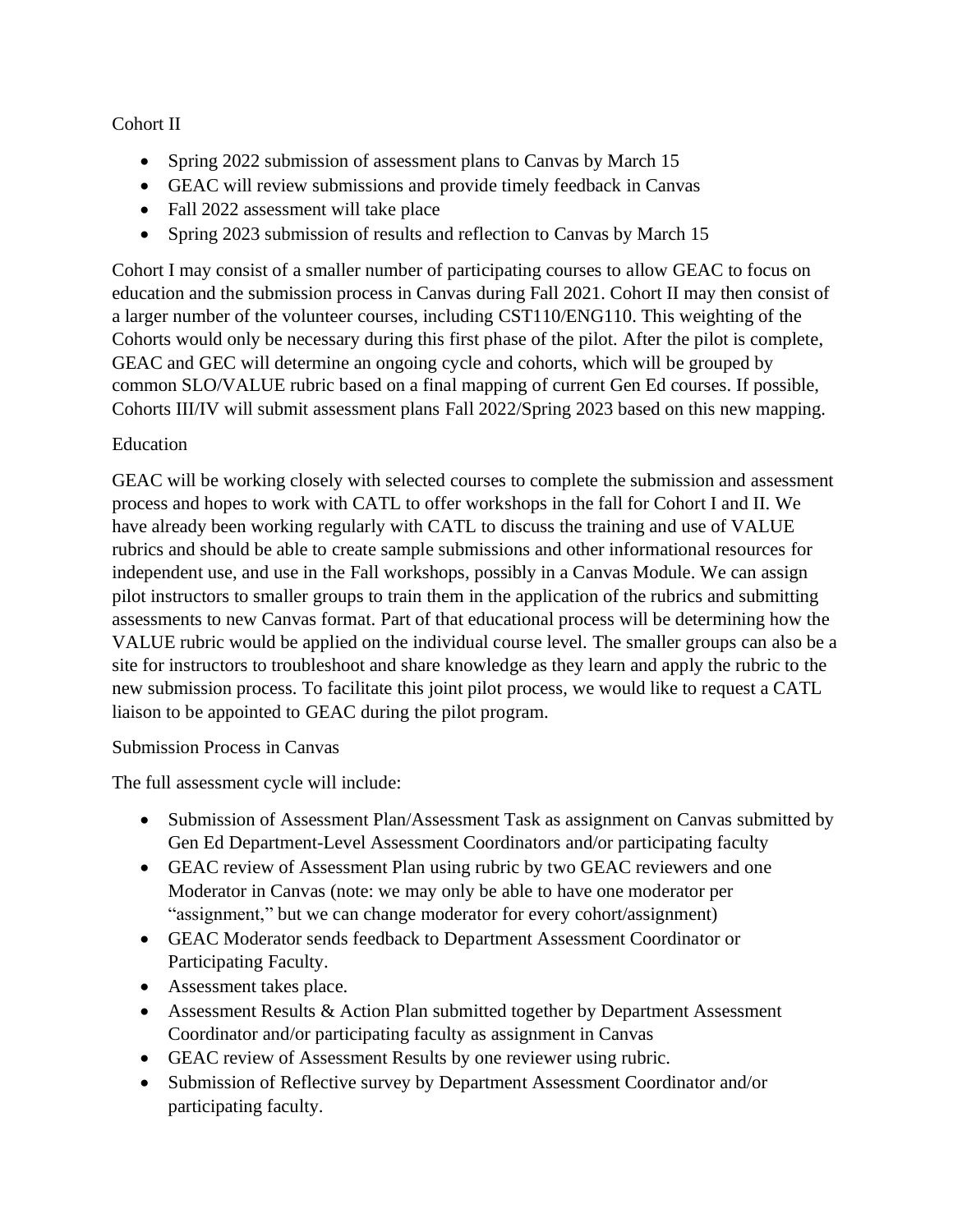- GEAC will use survey results to assess pilot program.
- Submission of Post Assessment Process Follow-up/Status Report by Assessment Coordinator and/or Participating Faculty.

Assessment Plan Submission and Review:

Department Assessment Coordinator and/or participating faculty will submit Assessment Plan as an assignment to Canvas (See Appended Assessment Task Submission File). The submission will ask for course identifying information, description of the task, alignment of the task to the VALUE rubric, course and GE program learning outcomes, and expectations for student performance. Two GEAC members will be assigned to review this task and create feedback via rubric (See Appended GEAC Task Review Rubric) and comments. Using Canvas' moderated grading feature, one GEAC Moderator will synthesize the two reviewers' feedback into one response to the participating faculty member. If the two reviewers did not agree or there are questions, the Moderator will bring submission to full GEAC for review. A task will either be approved for use or the participating faculty will be asked to address concerns of the reviewers and resubmit. Once approved, the participating faculty will deploy their task in the course, collect VALUE rubric ratings, and move into the next step of the process.

Assessment Results & Action Plan Submission and Review:

Once assessment of task is complete, Coordinator/participating faculty will submit their Assessment Results and Action Plan. This will be submitted as a form in Canvas and include the VALUE rubric results, analysis of those results, and how analysis will be applied to the course for sustaining or improving their courses' pedagogy in support of student learning (See appended Results Submission Form). These submissions will be collated and a report of the ratings and general themes across other questions will be developed by the GEAC with support from the Assessment Coordinator.

### Reflective Survey:

Coordinator/Participating faculty will also be asked to submit their reflections on the overall process and process elements (training, VALUE rubric application, GEAC feedback, submission format) with the goal of understanding and improving the process (See appended Reflective Survey). GEAC members will review these items and work to incorporate ideas for improvements. The committee will also be open to any ongoing communications from participants during the pilot. A summary of these submissions will be developed by the committee.

### Follow-up:

One term after the assessment cycle is complete, Coordinator/participating faculty will fill out a brief survey reflecting on the efficacy of the assessment-based changes they made to their courses (See appended Assessment Status Report Survey). The goal of this status report is to monitor how faculty have made use of their results at the course level.

### **Conclusion**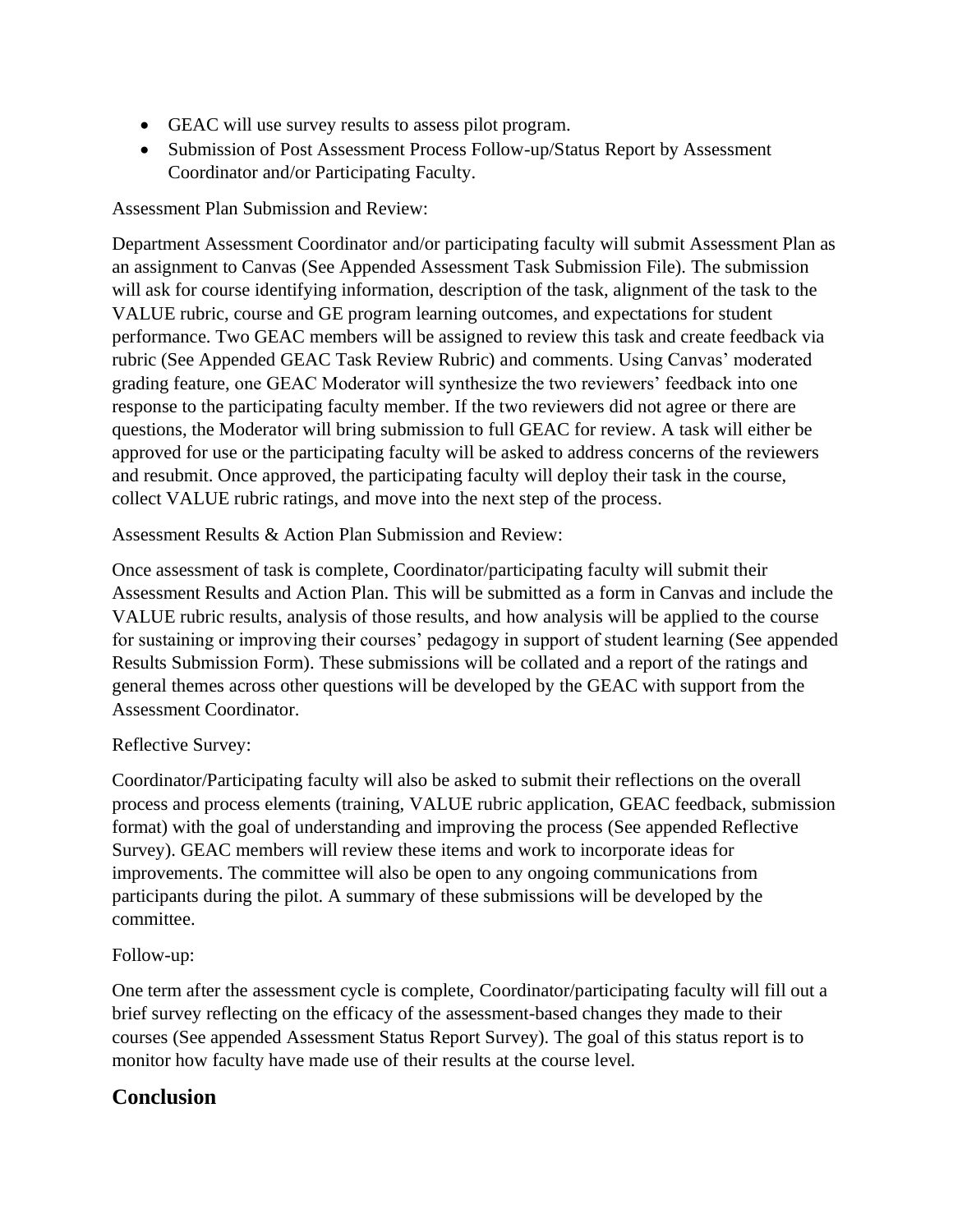GEAC acknowledges that this is a big change, and we will need to help instructors through this. But we think it will be an effective approach to programmatic assessment based on the prior work done by the Gen Ed Assessment workgroup, GEC, and GEAC, over the past years. We anticipate the process itself will uncover opportunities for refinement and revision. For these reasons, the main goals of this pilot program are to: 1. educate the campus and 2. develop the process in a way that considers the various contributions our individual courses have while also facilitating assessment of the Gen Ed program.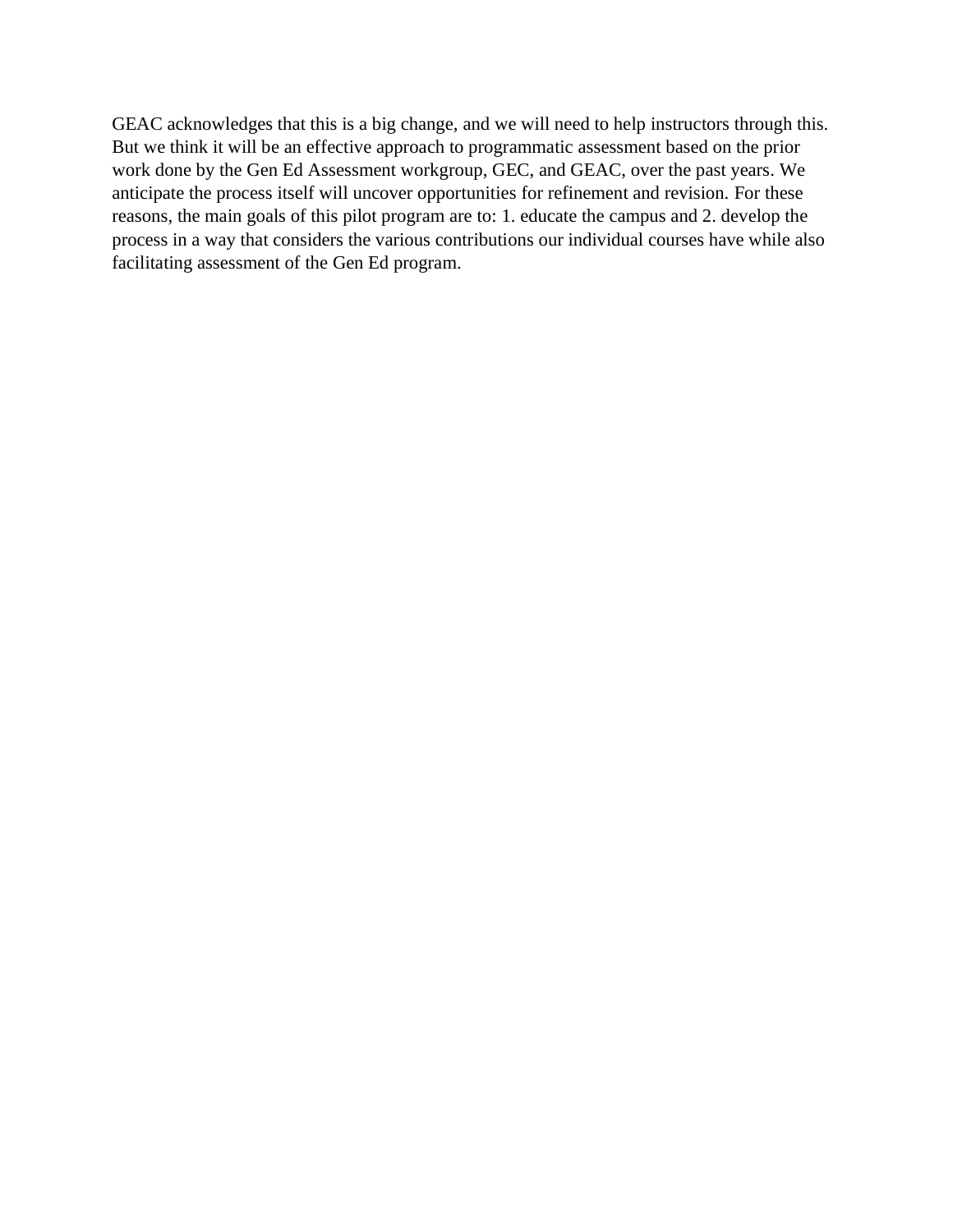# **Appendix A**

# **Critical Thinking VALUE Rubric Adapted**

# **Original Rubric: [Critical Thinking VALUE Rubric](https://chsu.edu/wp-content/uploads/CriticalThinking.pdf)**

### **New Rubric:**

| Program<br>Milestones                             | Capstone<br>(4)                                                                                                                                                                                                      | Milestone II<br>(3)                                                                                                                                                                               | Milestone I<br>(2)                                                                                                                                                                                                                              | Benchmark<br>(1)                                                                                                                                                                                             | Does Not<br>Meet<br>(0) | N/A |
|---------------------------------------------------|----------------------------------------------------------------------------------------------------------------------------------------------------------------------------------------------------------------------|---------------------------------------------------------------------------------------------------------------------------------------------------------------------------------------------------|-------------------------------------------------------------------------------------------------------------------------------------------------------------------------------------------------------------------------------------------------|--------------------------------------------------------------------------------------------------------------------------------------------------------------------------------------------------------------|-------------------------|-----|
| <b>Explanation</b> of<br><b>Issues</b>            | Issue/problem<br>to be<br>considered<br>critically is<br>stated clearly<br>and described<br>comprehensive<br>ly, delivering<br>all relevant<br>information<br>necessary for<br>full<br>understanding.                | Issue/problem to be<br>considered critically<br>is stated, described,<br>and clarified so that<br>understanding is not<br>seriously impeded by<br>omissions.                                      | Issue/problem to be<br>considered critically<br>is stated but<br>description leaves<br>some terms<br>undefined,<br>ambiguities<br>unexplored,<br>boundaries<br>undetermined,<br>and/or backgrounds<br>unknown.                                  | Issue/problem<br>to be<br>considered<br>critically is<br>stated without<br>clarification or<br>description.                                                                                                  |                         |     |
| Evidence                                          | Information is<br>taken from<br>source(s) with<br>enough<br>interpretation/e<br>valuation to<br>develop a<br>comprehensive<br>analysis or<br>synthesis.<br>Viewpoints of<br>experts are<br>questioned<br>thoroughly. | Information is taken<br>from source(s) with<br>enough<br>interpretation/evaluati<br>on to develop a<br>coherent analysis or<br>synthesis. Viewpoints<br>of experts are subject<br>to questioning. | Information is taken<br>from source(s) with<br>some<br>interpretation/evalua<br>tion, but not enough<br>to develop a<br>coherent analysis or<br>synthesis.<br>Viewpoints of<br>experts are taken as<br>mostly fact, with<br>little questioning. | Information is<br>taken from<br>source(s)<br>without any<br>interpretation/e<br>valuation.<br>Viewpoints of<br>experts are<br>taken as fact,<br>without<br>question.                                         |                         |     |
| Influence of<br>Context and<br><b>Assumptions</b> | Thoroughly<br>(systematically<br>and<br>methodically)<br>analyzes own<br>and others'<br>assumptions<br>and carefully<br>evaluates the<br>relevance of<br>contexts when<br>presenting a<br>position.                  | Identifies own and<br>others' assumptions<br>and several relevant<br>contexts when<br>presenting a position.                                                                                      | Questions some<br>assumptions.<br>Identifies several<br>relevant contexts<br>when presenting a<br>position. May be<br>more aware of<br>others' assumptions<br>than one's own (or<br>vice versa).                                                | Shows an<br>emerging<br>awareness of<br>present<br>assumptions<br><i>(sometimes)</i><br>labels<br>assertions as<br>assumptions).<br>Begins to<br>identify some<br>contexts when<br>presenting a<br>position. |                         |     |
| Student's<br>Perspective                          | Specific<br>position<br>(perspective,<br>thesis/hypothes<br>is) is<br>imaginative,<br>taking into<br>account the<br>complexities of                                                                                  | Specific position<br>(perspective,<br>thesis/hypothesis)<br>takes into account the<br>complexities of an<br>issue. Others' points<br>of view are<br>acknowledged within                           | Specific position<br>(perspective,<br>thesis/hypothesis)<br>acknowledges<br>different sides of an<br>issue.                                                                                                                                     | Specific<br>position<br>(perspective,<br>thesis/hypothe<br>sis) is stated,<br>but is<br>simplistic and<br>obvious.                                                                                           |                         |     |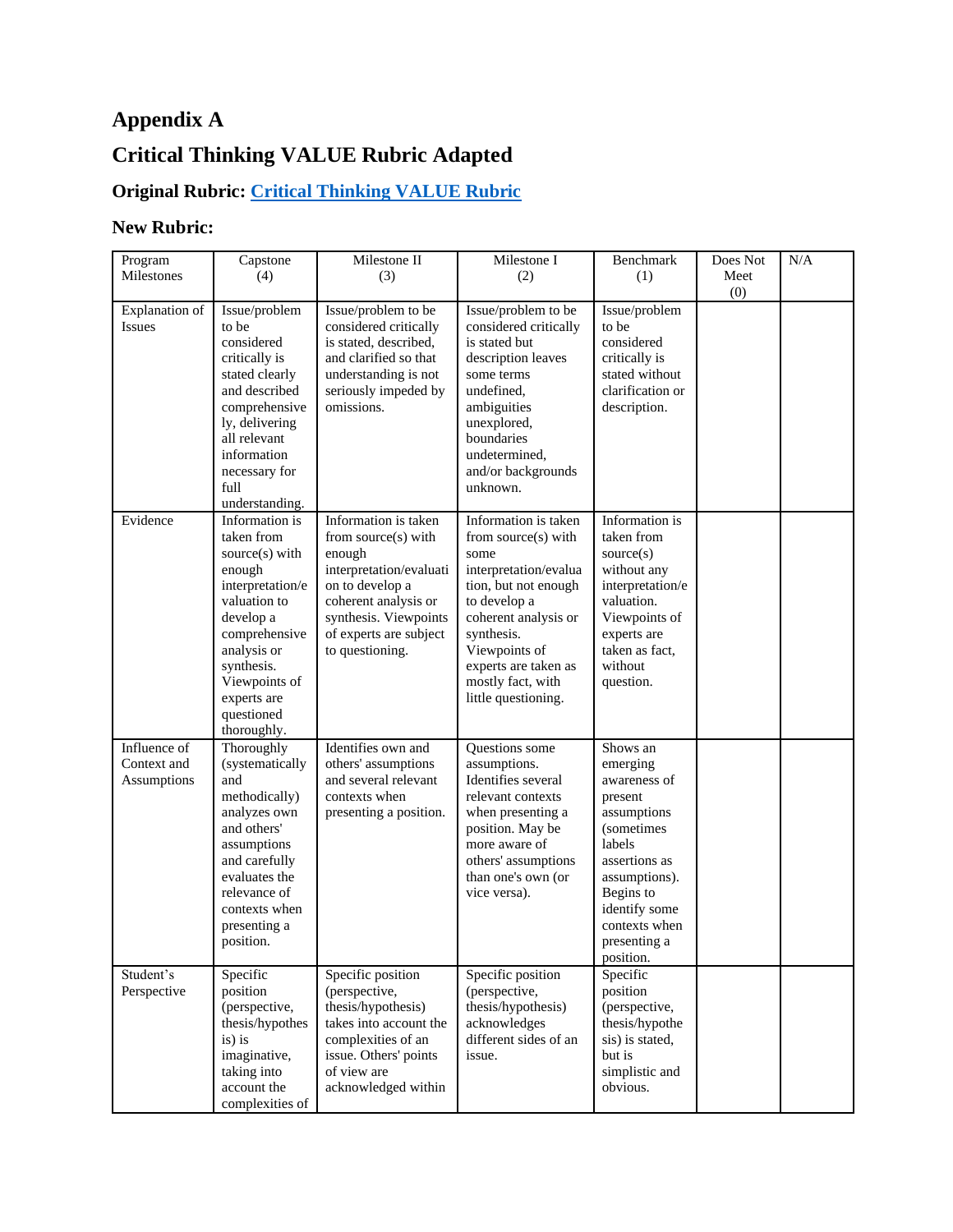|                                              | an issue.<br>Limits of<br>position<br>(perspective,<br>thesis/hypothes<br>is) are<br>acknowledged.<br>Others' points<br>of view are<br>synthesized<br>within position<br>(perspective,<br>thesis/hypothes<br>is).                               | position (perspective,<br>thesis/hypothesis).                                                                                                                                           |                                                                                                                                                                                                                        |                                                                                                                                                                                   |  |
|----------------------------------------------|-------------------------------------------------------------------------------------------------------------------------------------------------------------------------------------------------------------------------------------------------|-----------------------------------------------------------------------------------------------------------------------------------------------------------------------------------------|------------------------------------------------------------------------------------------------------------------------------------------------------------------------------------------------------------------------|-----------------------------------------------------------------------------------------------------------------------------------------------------------------------------------|--|
| Conclusion<br>and Related<br><b>Outcomes</b> | Conclusions<br>and related<br>outcomes<br>(consequences<br>and<br>implications)<br>are logical and<br>reflect<br>student's<br>informed<br>evaluation and<br>ability to place<br>evidence and<br>perspectives<br>discussed in<br>priority order. | Conclusion is<br>logically tied to a<br>range of information,<br>including opposing<br>viewpoints; related<br>outcomes<br>(consequences and<br>implications) are<br>identified clearly. | Conclusion is<br>logically tied to<br>information (because<br>information is<br>chosen to fit the<br>desired conclusion);<br>some related<br>outcomes<br>(consequences and<br>implications) are<br>identified clearly. | Conclusion is<br>inconsistently<br>tied to some of<br>the<br>information<br>discussed:<br>related<br>outcomes<br>(consequences)<br>and<br>implications)<br>are<br>oversimplified. |  |

## **Appendix B**

### **Assessment Task Submission File**

Pilot Participants,

Please report in the text box below or attach a completed file (downloadable below) that addresses the following questions related to your assessment task and process for the pilot project.

- 1. Please Identify the Course you are teaching that will be in the pilot. Course Name, Term, Section (if applicable). If you are a coordinator for a multiple section course, please identify yourself as the assessment lead who will be coordinating this project across those sections.
- 2. Please describe the assessment task you will use to assess student performance. Provide sufficient details so GEAC members can understand what the students will be asked to do or complete to provide evidence of meeting the learning outcome.
- 3. Please describe the alignment of this task to the VALUE Rubric.
- 4. After reviewing the VALUE rubric, please share at what level of performance on the VALUE rubric would you reasonably expect most of the students in your course to achieve on these criteria? (Capstone 4, Milestone 3, Milestone 2, Benchmark 1, Below Benchmark 0, N/A)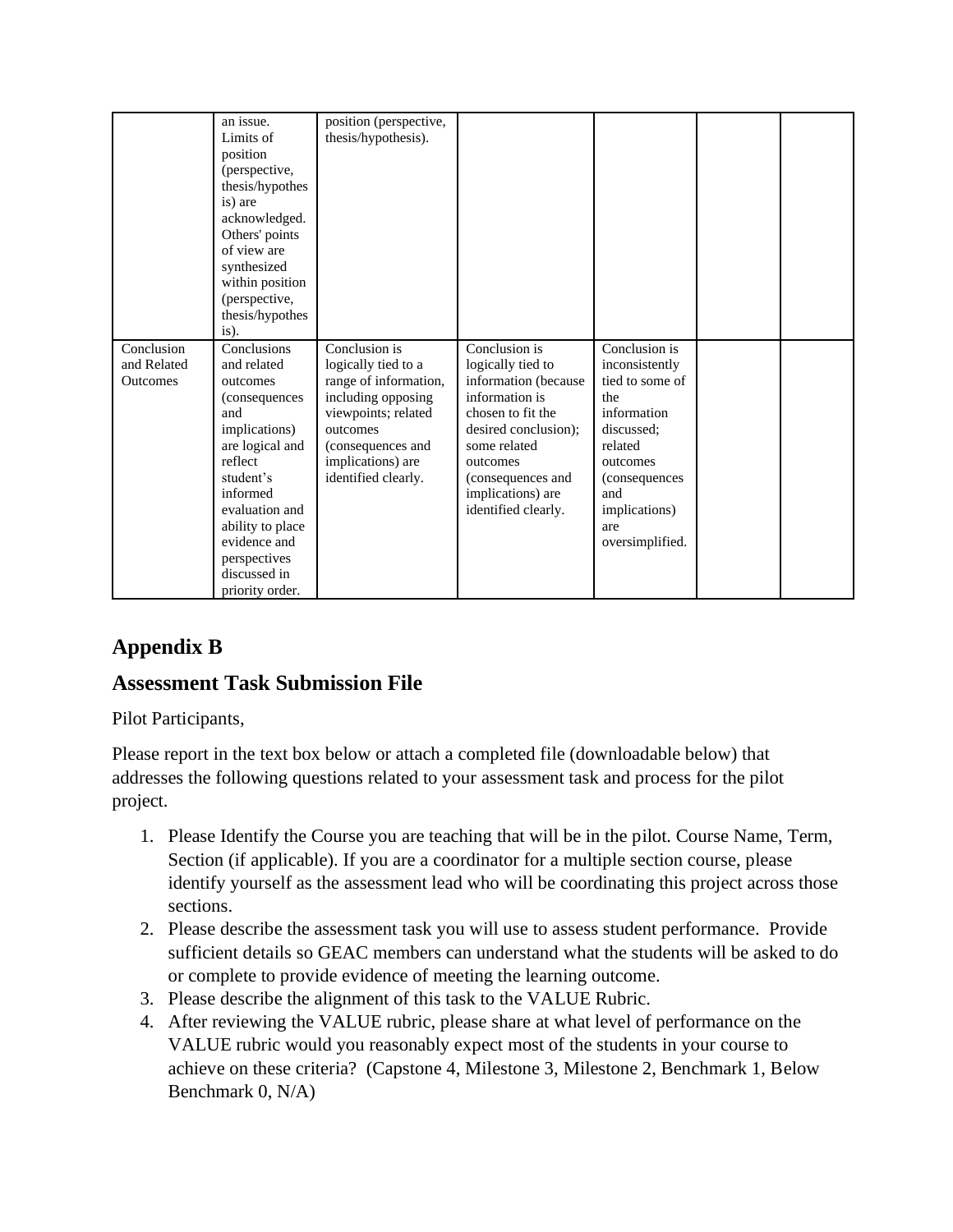Thank you for your participation in the pilot project. If you have any questions, please reach out to the GEAC chair.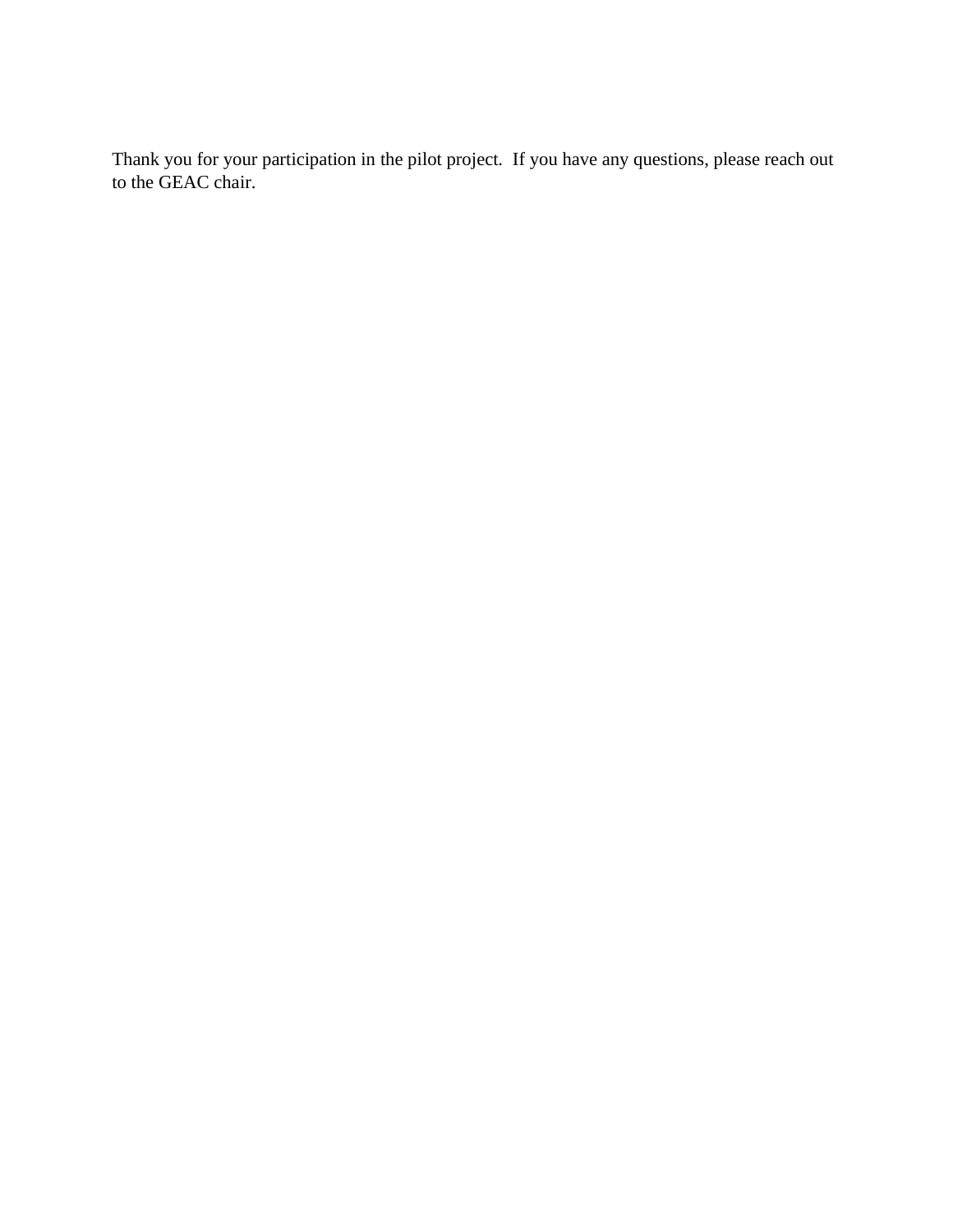# **Appendix C**

# **GEAC Task Review Rubric**

| <b>Criteria</b>                                                                                                                                                                                   | <b>Ratings</b>                                                |                                          | Pts   |  |  |
|---------------------------------------------------------------------------------------------------------------------------------------------------------------------------------------------------|---------------------------------------------------------------|------------------------------------------|-------|--|--|
| <b>Assessment Task Clearly</b><br>Written<br><b>Assessment Task is Clearly</b><br>Written and Understandable                                                                                      | 1 pts<br>Complete                                             | 0 pts<br><b>Needs</b><br><b>Revision</b> | 1 pts |  |  |
| Alignment with GE SLO<br>Assessment Task Assesses the<br>Criteria of the Gen Ed SLO                                                                                                               | 1 pts<br>Complete                                             | 0 pts<br><b>Needs</b><br><b>Revision</b> | 1 pts |  |  |
| Task Aligns with the Critical<br>Thinking VALUE Rubric<br>Assessment task would allow<br>students to demonstrate Critical<br>Thinking as formulated on the<br>rubric.                             | 1 pts<br>0 pts<br>Complete<br><b>Needs</b><br><b>Revision</b> |                                          | 1 pts |  |  |
| <b>Student Performance on</b><br><b>VALUE Rubric Expectations</b><br>Defined<br>Submission indicates the level<br>of student performance on the<br>VALUE rubric which most<br>students might meet | 1 pts<br>0 pts<br>Complete<br><b>Needs</b><br><b>Revision</b> |                                          | 1 pts |  |  |
| Total Points: 4                                                                                                                                                                                   |                                                               |                                          |       |  |  |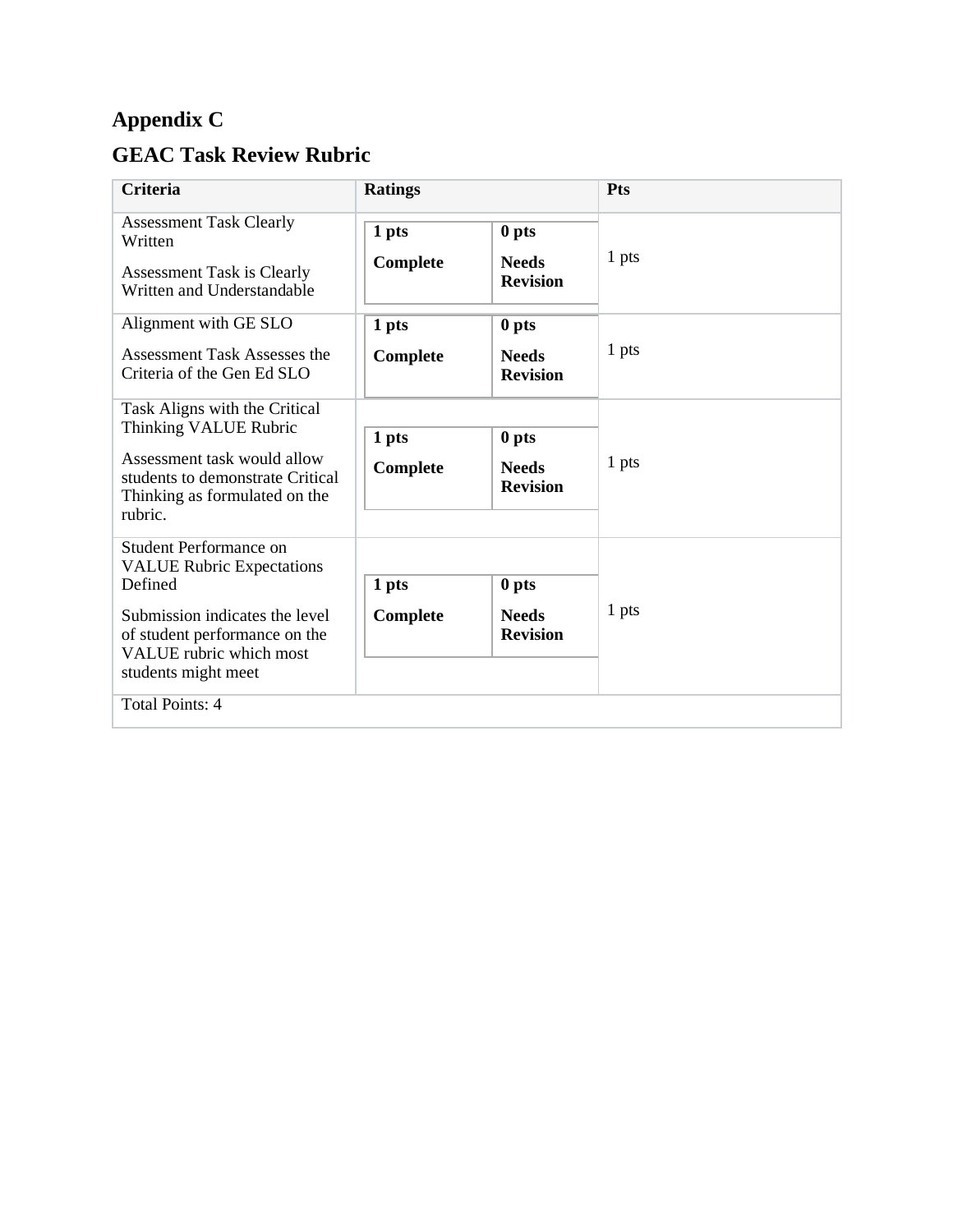### **Appendix D**

### **Results Submission Form**

#### **Submission of Results, Analysis, and Action Steps**

Please submit the results of your assessment process and analysis of them.

Your Name/email:\_\_\_\_\_\_\_\_\_\_\_\_\_\_\_\_\_\_\_\_\_\_\_\_

Course Tile and Prefix:\_\_\_\_\_\_\_\_\_\_\_\_\_\_\_

Academic Year/Term of Assessment: \_\_\_\_\_\_\_\_\_\_\_\_\_\_\_\_\_\_\_

#### 1. Results from the VALUE Rubric Ratings for Critical Thinking

|                                         | Capston | Mileston | Miles | Bench | <b>Below</b> |     |
|-----------------------------------------|---------|----------|-------|-------|--------------|-----|
|                                         | e(4)    | e(3)     | tone  | mark  | Bench        | N/A |
|                                         |         |          | (2)   | (1)   | mark         |     |
|                                         |         |          |       |       | (0)          |     |
| <b>Explanation of issues</b>            |         |          |       |       |              |     |
| <b>Evidence</b>                         |         |          |       |       |              |     |
| Selecting and using information         |         |          |       |       |              |     |
| to investigate a                        |         |          |       |       |              |     |
| point of view or conclusion             |         |          |       |       |              |     |
| Influence of context and                |         |          |       |       |              |     |
| assumptions                             |         |          |       |       |              |     |
| <b>Student's position (perspective,</b> |         |          |       |       |              |     |
| thesis/hypothesis)                      |         |          |       |       |              |     |
| <b>Conclusions and related</b>          |         |          |       |       |              |     |
| outcomes                                |         |          |       |       |              |     |
| (implications and                       |         |          |       |       |              |     |
| consequences)                           |         |          |       |       |              |     |

- 2. Please share any other notes or information on student performance.
- 3. Did students meet your expectations regarding performance levels on the rubric?
- 4. Provide your analysis of the results of the assessment process.
- 5. What improvements or other actions will you take based on these results?
- 6. What will be your plan moving forward?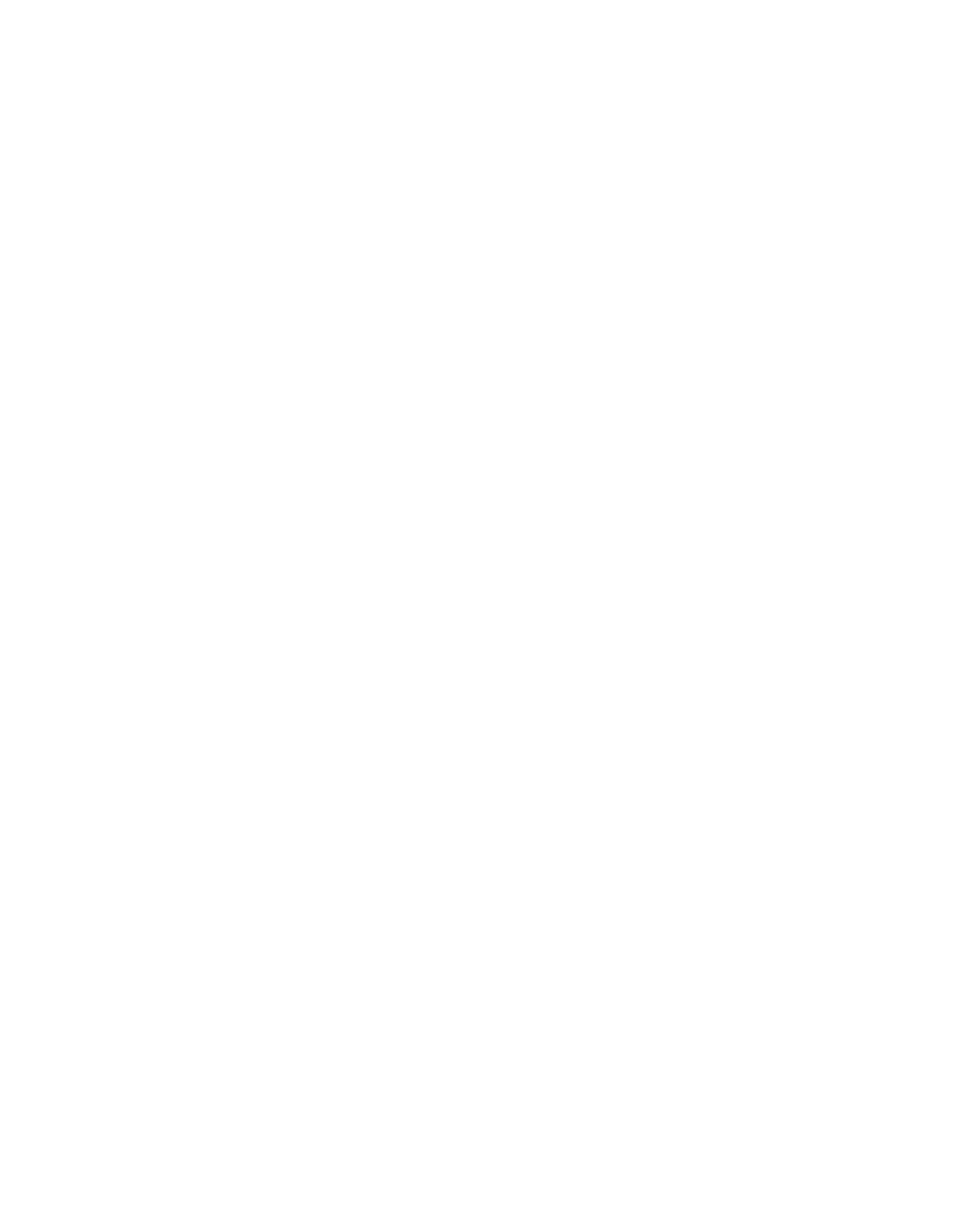# **Appendix E Reflective Survey**

The General Education Assessment Committee thanks you for your efforts as part of the pilot of the use of VALUE rubrics for assessment of the general education program. We want to learn more about your ideas for how the experience in the pilot could shape improvements to process moving forward.

Please consider the following questions and either submit a file or enter your thoughts into the text box for this assignment.

- 1. What was most meaningful/positive part about your participation in the pilot?
- 2. What was the most meaningful challenge to your participation or hindered your process of assessment?
- 3. How might the training on use of the VALUE rubrics be made more helpful?
- 4. What would be your suggestions for improvements to the process of using VALUE rubrics for assessment?
- 5. How could the process of providing feedback on task submissions be made more helpful?
- 6. Help us by sharing any other thoughts you have about the process.

Thank you, we appreciate your feedback.